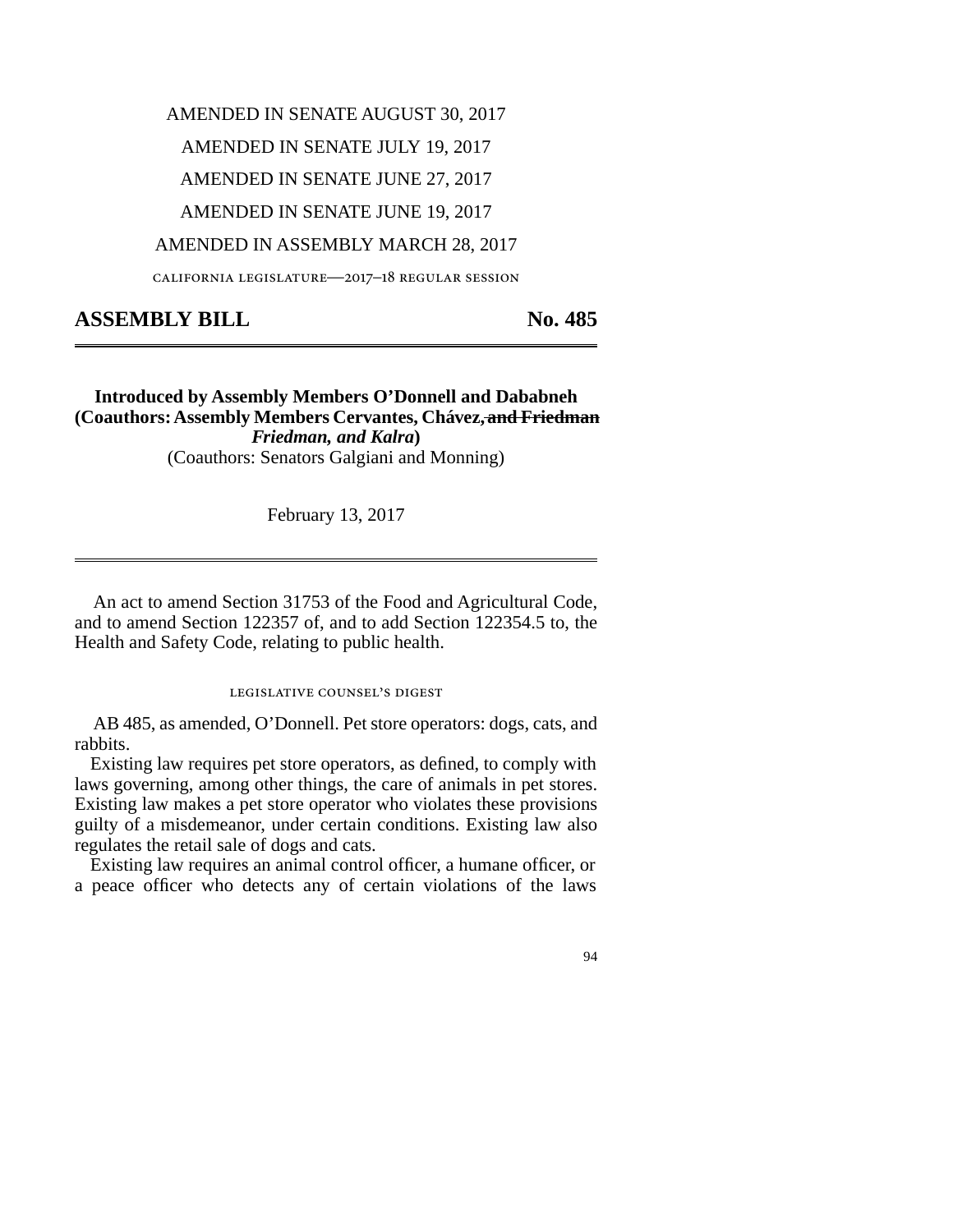governing pet store operators to issue a single notice to correct the violation, except as specified. Existing law makes a pet store operator who fails to comply with a notice to correct, or who violates the laws regulating pet store operators, as specified, guilty of a crime.

This bill would prohibit, on and after January 1, 2019, a pet store operator from selling a live dog, cat, or rabbit in a pet store unless the dog, cat, or rabbit was obtained from a public animal control agency or shelter, society for the prevention of cruelty to animals shelter, humane society shelter, or rescue group, as defined, that is in a cooperative agreement with at least one private or public shelter, as specified. The bill would require all sales of dogs and cats authorized by this provision to be in compliance with laws requiring the spaying or neutering of animals, as specified. The bill would require each pet store to maintain records sufficient to document the source of each dog, cat, or rabbit the pet store sells or provides space for, for at least one year, and to post, in a conspicuous location on the cage or enclosure of each animal, a sign listing the name of the entity from which each dog, cat, or rabbit was obtained, and would authorize public animal control agencies or shelters to periodically require pet stores engaged in sales of dogs *dogs, cats, or rabbits* to provide access to those records. The bill would make a pet store operator who violates these provisions subject to a civil penalty of \$500, as specified. *The bill would also exempt a pet store operator who is subject to these provisions from certain requirements relating to the retail sale of dogs and cats, except as specified.*

Existing law authorizes a public or private shelter to enter into cooperative agreements with animal rescue or adoption organizations regarding dogs and cats.

This bill would authorize a public or private shelter to enter into cooperative agreements with animal rescue or adoption organizations regarding rabbits that are equivalent to the cooperative agreements authorized regarding dogs and cats described above.

Vote: majority. Appropriation: no. Fiscal committee: no. State-mandated local program: no.

### *The people of the State of California do enact as follows:*

1 SECTION 1. Section 31753 of the Food and Agricultural Code

2 is amended to read:

94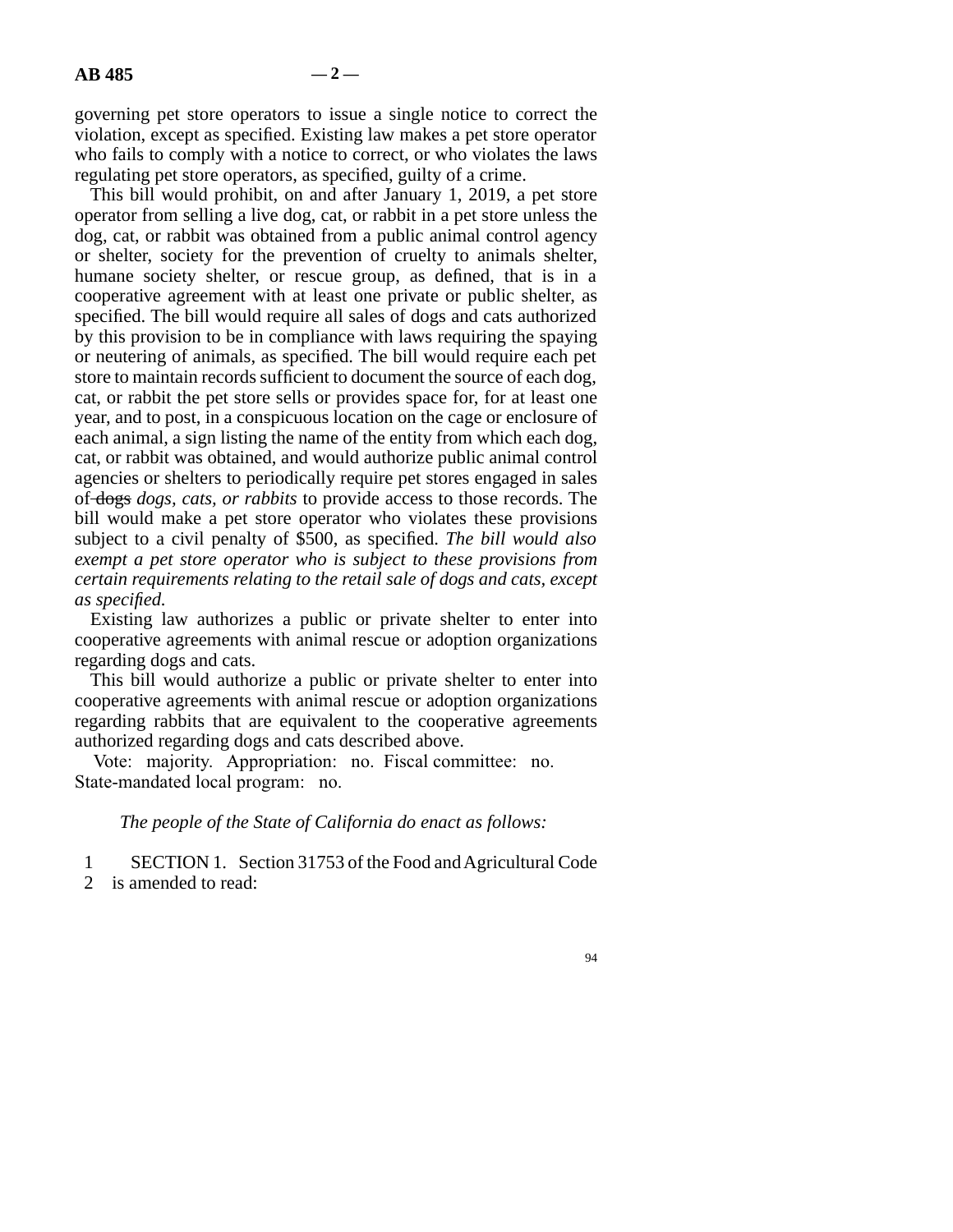line 1 31753. A rabbit, guinea pig, hamster, potbellied pig, bird, 2 lizard, snake, turtle, or tortoise that is legally allowed as personal 3 property and that is impounded in a public or private shelter shall 4 be held for the same period of time, under the same requirements 5 of care, and with the same opportunities for redemption and line 6 adoption by new owners or nonprofit, as defined in Section 7  $501(c)(3)$  of the Internal Revenue Code, animal rescue or adoption 8 organizations as provided for cats and dogs. The public or private 9 shelter may enter into cooperative agreements with animal rescue 10 or adoption organizations regarding rabbits that are equivalent to 11 those cooperative agreements authorized in Section 31108 12 regarding dogs and Section 31752 regarding cats. Section 17006 13 shall also apply to these animals. In addition to any required spay 14 or neuter deposit, the public or private shelter, at its discretion, 15 may assess a fee, not to exceed the standard adoption fee, for 16 animals adopted by new owners or released to nonprofit animal 17 rescue or adoption organizations pursuant to this section.

18 SEC. 2. Section 122354.5 is added to the Health and Safety 19 Code, to read:

20 122354.5. (a) A pet store operator shall not sell a live dog, cat, 21 or rabbit in a pet store unless the dog, cat, or rabbit was obtained 22 from a public animal control agency or shelter, society for the 23 prevention of cruelty to animals shelter, humane society shelter, 24 or rescue group that is in a cooperative agreement with at least one<br>25 private or public shelter pursuant to Section 31108, 31752, or private or public shelter pursuant to Section 31108, 31752, or 26 31753 of the Food and Agricultural Code.

27 (b) All sales of dogs and cats authorized by this section shall 28 be in compliance with paragraph  $(1)$  of subdivision  $(a)$  of Section 29 30503 of, subdivision (b) of Section 30520 of, paragraph (1) of 30 subdivision (a) of Section 31751.3 of, and subdivision (b) of 31 Section 31760 of, the Food and Agricultural Code.

32 (c) Each pet store shall maintain records sufficient to document 33 the source of each dog, cat, or rabbit the pet store sells or provides 34 space for, for at least one year. Additionally, each pet store shall 35 post, in a conspicuous location on the cage or enclosure of each 36 animal, a sign listing the name of the public animal control agency 37 or shelter, society for the prevention of cruelty to animals shelter, 38 humane society shelter, or nonprofit from which each dog, cat, or 39 rabbit was obtained. Public animal control agencies or shelters